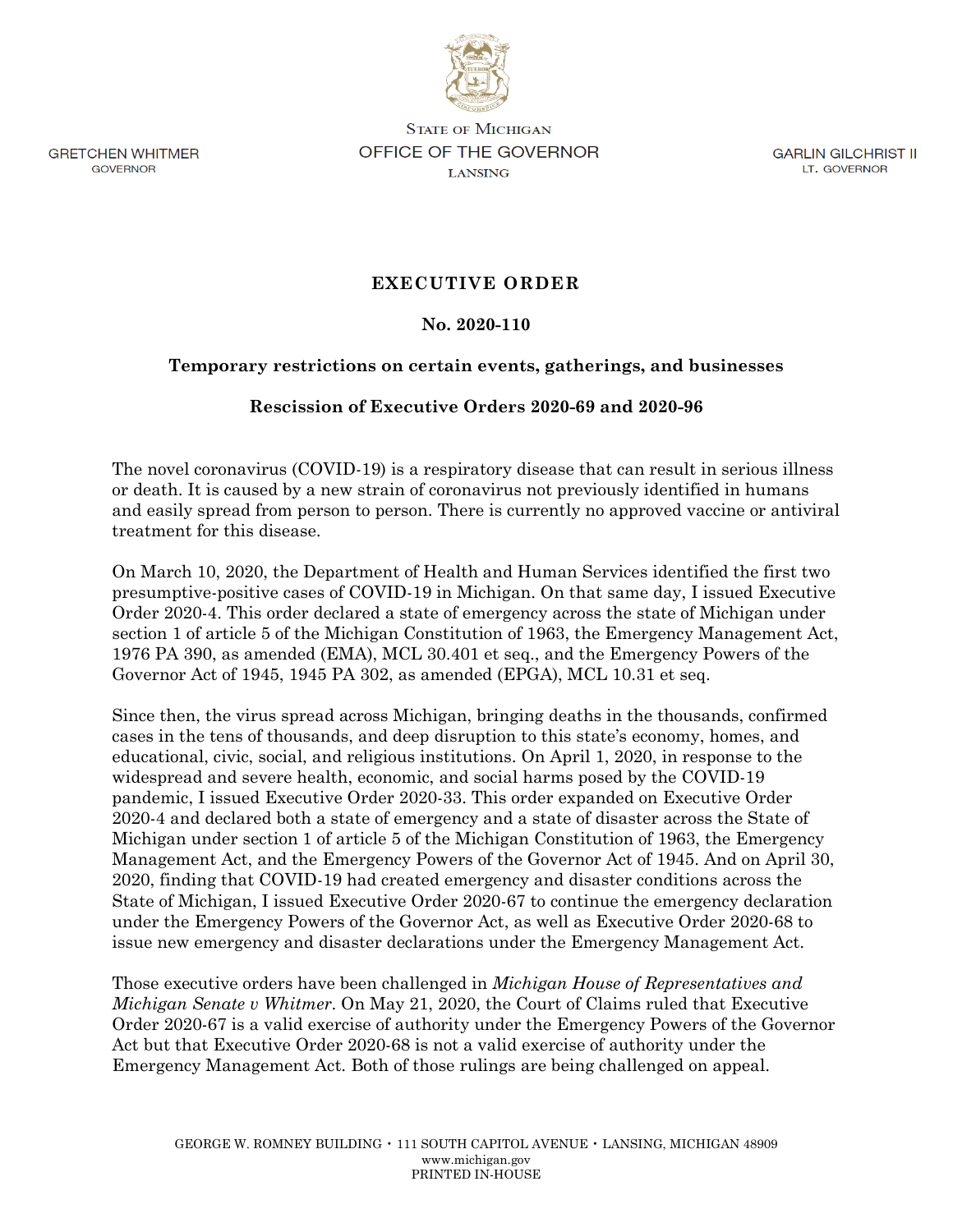On May 22, 2020, I issued Executive Order 2020-99, again finding that the COVID-19 pandemic constitutes a disaster and emergency throughout the State of Michigan. That order constituted a state of emergency declaration under the Emergency Powers of the Governor Act of 1945. And, to the extent the governor may declare a state of emergency and a state of disaster under the Emergency Management Act when emergency and disaster conditions exist yet the legislature has declined to grant an extension request, that order also constituted a state of emergency and state of disaster declaration under that act.

The Emergency Powers of the Governor Act provides a sufficient legal basis for issuing this executive order. In relevant part, it provides that, after declaring a state of emergency, "the governor may promulgate reasonable orders, rules, and regulations as he or she considers necessary to protect life and property or to bring the emergency situation within the affected area under control." MCL 10.31(1).

Nevertheless, subject to the ongoing litigation and the possibility that current rulings may be overturned or otherwise altered on appeal, I also invoke the Emergency Management Act as a basis for executive action to combat the spread of COVID-19 and mitigate the effects of this emergency on the people of Michigan, with the intent to preserve the rights and protections provided by the EMA. The EMA vests the governor with broad powers and duties to "cop[e] with dangers to this state or the people of this state presented by a disaster or emergency," which the governor may implement through "executive orders, proclamations, and directives having the force and effect of law." MCL 30.403(1)–(2). This executive order falls within the scope of those powers and duties, and to the extent the governor may declare a state of emergency and a state of disaster under the Emergency Management Act when emergency and disaster conditions exist yet the legislature has not granted an extension request, they too provide a sufficient legal basis for this order.

To suppress the spread of COVID-19, to prevent the state's health care system from being overwhelmed, to allow time for the production of critical test kits, ventilators, and personal protective equipment, to establish the public health infrastructure necessary to contain the spread of infection, and to avoid needless deaths, it was reasonable and necessary to direct residents to remain at home or in their place of residence to the maximum extent feasible. To that end, on March 23, 2020, I issued Executive Order 2020-21, ordering all people in Michigan to stay home and stay safe. In Executive Orders 2020-42, 2020-59, 2020-70, 2020- 77, 2020-92, and 2020-96, I extended that initial order, modifying its scope as needed and appropriate to match the ever-changing circumstances presented by this pandemic.

The measures put in place by these executive orders have been effective: the number of new confirmed cases each day continues to drop. Although the virus remains aggressive and persistent—on May 31, 2020, Michigan reported 57,397 confirmed cases and 5,491 deaths the strain on our health care system has begun to relent, even as our testing capacity has increased. We are now in the process of gradually resuming in-person work and activities. In so doing, however, we must move with care, patience, and vigilance, recognizing the grave harm that this virus continues to inflict on our state and how quickly our progress in suppressing it can be undone.

With this order, I find it reasonable and necessary to move the state to Stage 4 of the Michigan Safe Start Plan. As a result, Michiganders are no longer required to stay home. Instead, certain businesses will remain closed and specific activities that present a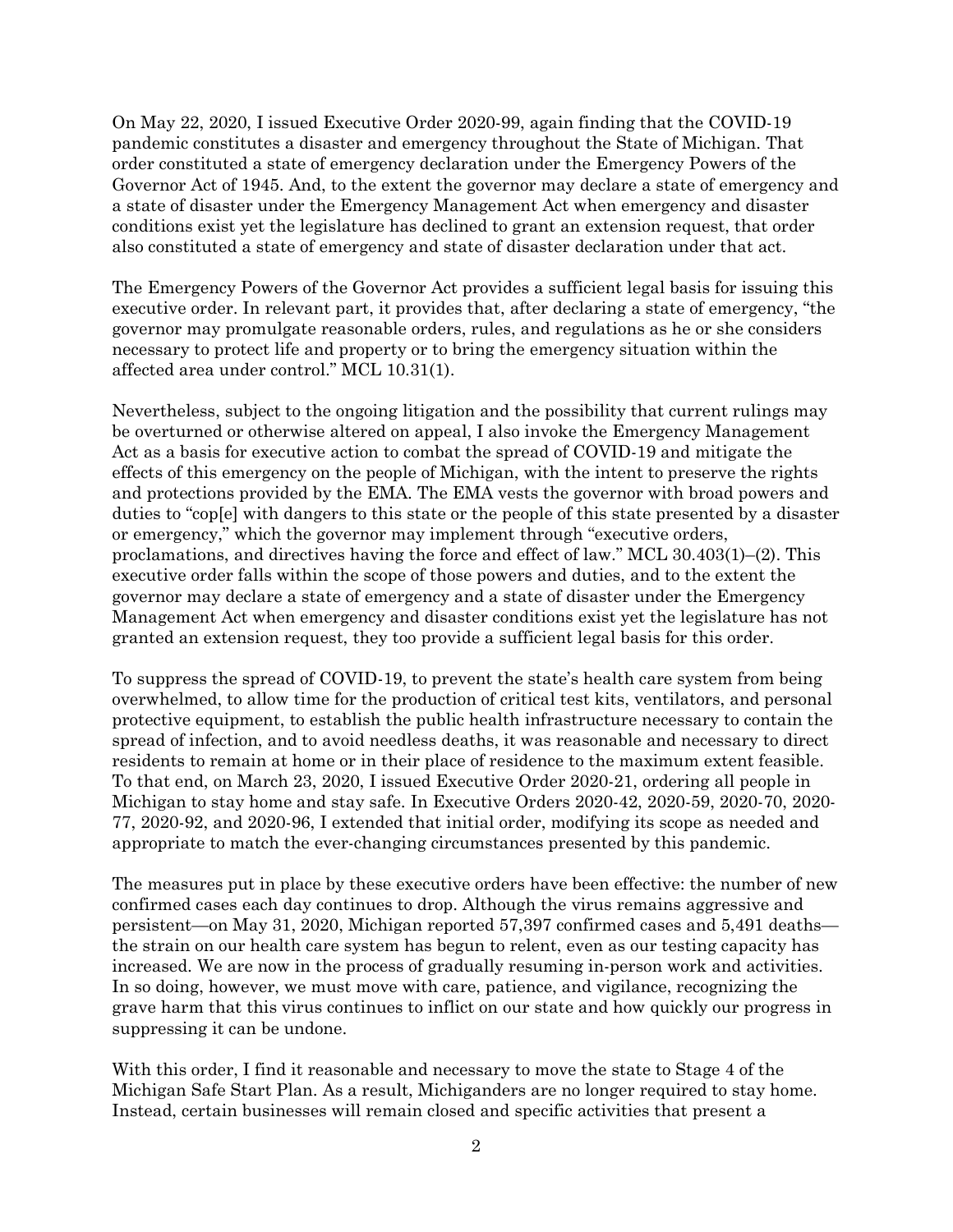heightened risk of infection will remain prohibited. Any work that is capable of being performed remotely must be performed remotely.

Under this order, retailers will be allowed to resume operations on June 4. Restaurants and bars may reopen fully on June 8. Swimming pools and day camps for kids will also be permitted to reopen on the same day. Those businesses and activities will be subject to safety guidance to mitigate the risk of infection. Other businesses and activities that necessarily involve close contact and shared surfaces, including gyms, hair salons, indoor theaters, tattoo parlors, casinos, and similar establishments, will remain closed for the time being.

Michiganders must continue to wear face coverings when in enclosed public spaces and should continue to take all reasonable precautions to protect themselves, their co-workers, their loved ones, and their communities. Indoor social gatherings and events of more than 10 people are prohibited. Outdoor social gatherings and events are permitted so long as people maintain six feet of distance from one another and the assemblage consists of no more than 100 people.

Acting under the Michigan Constitution of 1963 and Michigan law, I order the following:

- 1. For purposes of this order, Michigan comprises eight separate regions.
	- (a) Region 1 includes the following counties: Monroe, Washtenaw, Livingston, Genesee, Lapeer, Saint Clair, Oakland, Macomb, and Wayne.
	- (b) Region 2 includes the following counties: Mason, Lake, Osceola, Clare, Oceana, Newaygo, Mecosta, Isabella, Muskegon, Montcalm, Ottawa, Kent, and Ionia.
	- (c) Region 3 includes the following counties: Allegan, Barry, Van Buren, Kalamazoo, Calhoun, Berrien, Cass, Saint Joseph, and Branch.
	- (d) Region 4 includes the following counties: Oscoda, Alcona, Ogemaw, Iosco, Gladwin, Arenac, Midland, Bay, Saginaw, Tuscola, Sanilac, and Huron.
	- (e) Region 5 includes the following counties: Gratiot, Clinton, Shiawassee, Eaton, and Ingham.
	- (f) Region 6 includes the following counties: Manistee, Wexford, Missaukee, Roscommon, Benzie, Grand Traverse, Kalkaska, Crawford, Leelanau, Antrim, Otsego, Montmorency, Alpena, Charlevoix, Cheboygan, Presque Isle, and Emmet.
	- (g) Region 7 includes the following counties: Hillsdale, Lenawee, and Jackson.
	- (h) Region 8 includes the following counties: Gogebic, Ontonagon, Houghton, Keweenaw, Iron, Baraga, Dickinson, Marquette, Menominee, Delta, Alger, Schoolcraft, Luce, Mackinac, and Chippewa.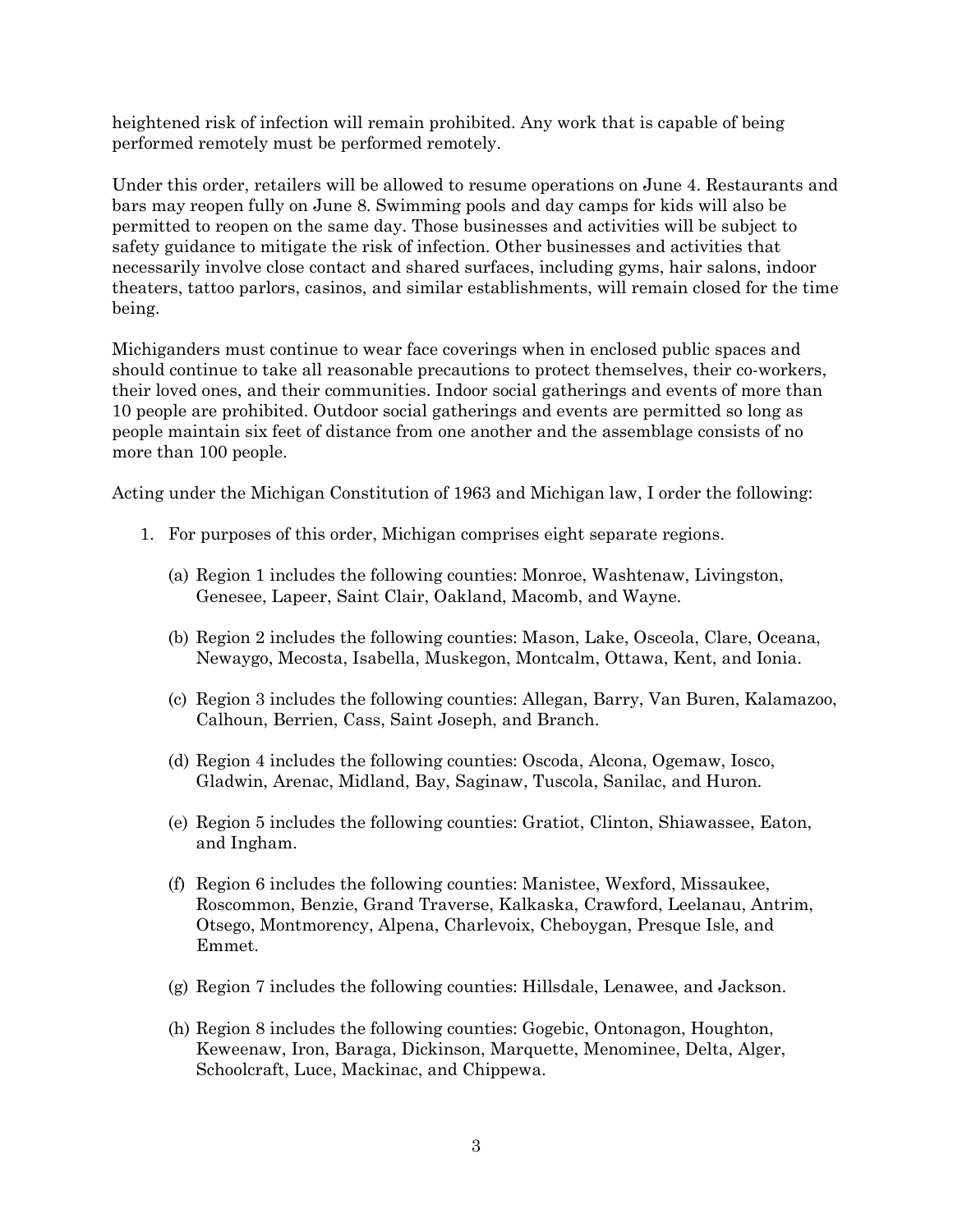- 2. Any work that is capable of being performed remotely (i.e., without the worker leaving his or her home or place of residence) must be performed remotely.
- 3. Any business or operation that requires its employees to leave their home or place of residence for work is subject to the rules on workplace safeguards in Executive Order 2020-97 or any order that may follow from it.
- 4. Any individual who leaves his or her home or place of residence must:
	- (a) Follow social distancing measures recommended by the Centers for Disease Control and Prevention ("CDC"), including remaining at least six feet from people from outside the individual's household to the extent feasible under the circumstances.
	- (b) Wear a face covering over his or her nose and mouth—such as a homemade mask, scarf, bandana, or handkerchief—when in any enclosed public space, unless the individual is unable medically to tolerate a face covering.
		- (1) An individual may be required to temporarily remove a face covering upon entering an enclosed public space for identification purposes. An individual may also remove a face covering to eat or drink when seated at a restaurant or bar.
		- (2) Businesses and building owners, and those authorized to act on their behalf, are permitted to deny entry or access to any individual who refuses to comply with the rule in this subsection (b). Businesses and building owners will not be subject to a claim that they have violated the covenant of quiet enjoyment, to a claim of frustration of purpose, or to similar claims for denying entry or access to a person who refuses to comply with this subsection (b).
		- (3) Supplies of N95 masks and surgical masks should generally be reserved, for now, for health care professionals, first responders (e.g., police officers, fire fighters, paramedics), and other critical workers who interact with the public.
		- (4) The protections against discrimination in the Elliott-Larsen Civil Rights Act, 1976 PA 453, as amended, MCL 37.2101 et seq., and any other protections against discrimination in Michigan law, apply in full force to individuals who wear a face covering under this order.
- 5. Indoor social gatherings and events among persons not part of a single household are permitted, but may not exceed 10 people.
- 6. Outdoor social gatherings and events among persons not part of a single household are permitted, but only to the extent that:
	- (a) The gathering or event does not exceed 100 people, and
	- (b) People not part of the same household maintain six feet of distance from one another.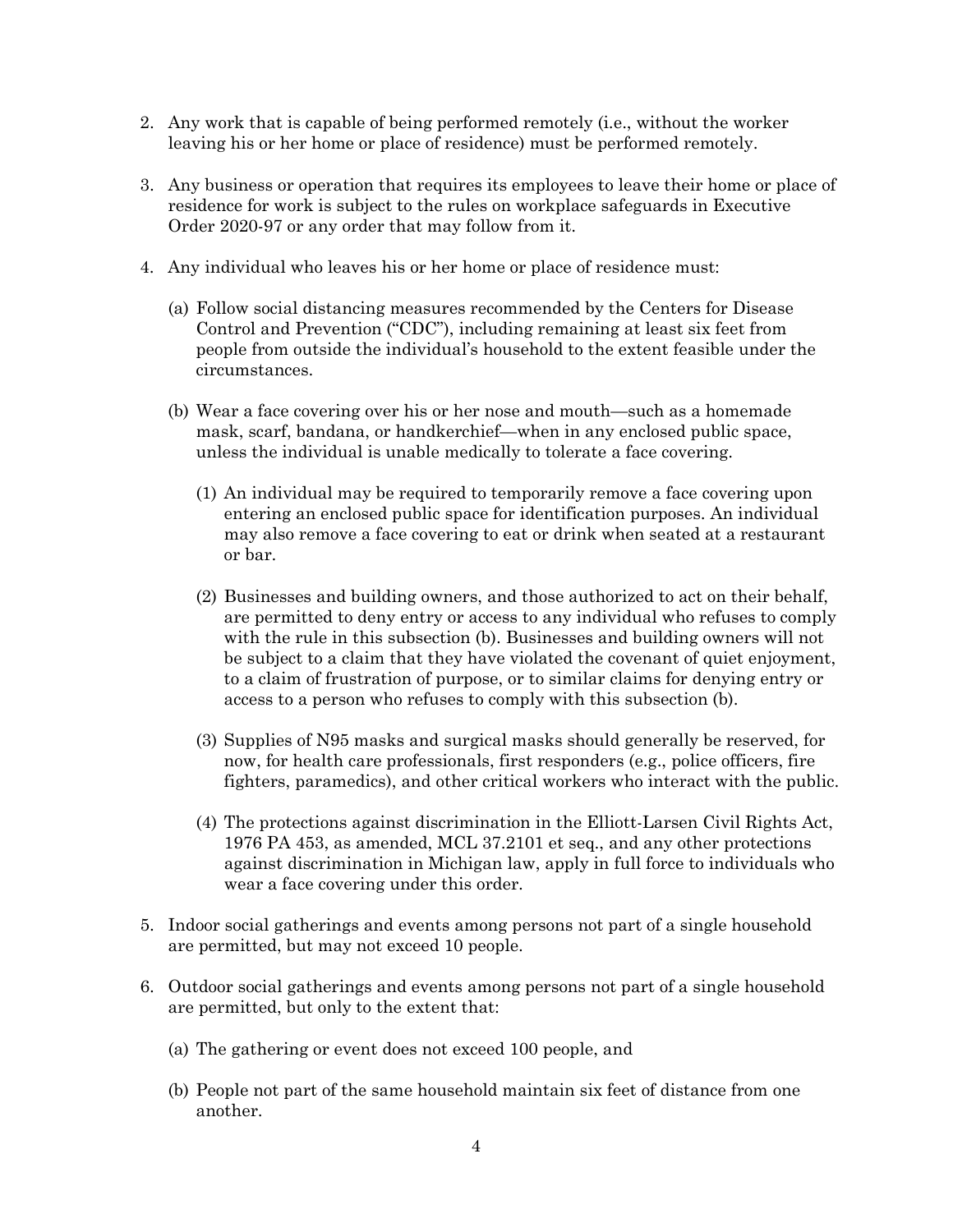- 7. Unless otherwise prohibited by local regulation, outdoor parks and recreational facilities may be open, provided that they make any reasonable modifications necessary to enable employees and patrons not part of the same household to maintain six feet of distance from one another, and provided that areas in which social distancing cannot be maintained be closed, subject to guidance issued by the Department of Health and Human Services.
- 8. Unless otherwise prohibited by local regulation, public swimming pools, as defined by MCL 333.12521(d), may open as of June 8, 2020, provided that they are outdoors and limit capacity to 50% of the bather capacity limits described in Rule 325.2193 of the Michigan Administrative Code, and subject to guidance issued by the Department of Health and Human Services. Indoor public swimming pools must remain closed.
- 9. Day camps for children, as defined by Rule 400.11101(i) of the Michigan Administrative Code, may open as of June 8, 2020, subject to guidance issued by the Department of Licensing and Regulatory Affairs. Residential, travel, and troop camps within the meaning of Rule  $400.11101(n)$ , (p), or (q) of the Michigan Administrative Code must remain closed for the time being.
- 10. Unless otherwise prohibited by local regulation, libraries and museums may open as of June 8, 2020, subject to the rules governing retail stores described in Executive Order 2020-97 or any order that may follow from it.
- 11. Stores that were closed under Executive Order 2020-96 (or that were open only by appointment under the same order) must remain closed to the public (or open only by appointment) until June 4 at 12:01 am. Such stores may then resume normal operations, subject to local regulation and to the capacity constraints and workplace standards described in Executive Order 2020-97 or any order that may follow from it.
- 12. Subject to the exceptions in section 14, the following places are closed to ingress, egress, use, and occupancy by members of the public:
	- (a) Indoor theaters, cinemas, and performance venues.
	- (b) Indoor gymnasiums, fitness centers, recreation centers, sports facilities, exercise facilities, exercise studios, and the like.
	- (c) Facilities offering non-essential personal care services, including hair, nail, tanning, massage, traditional spa, tattoo, body art, and piercing services, and similar personal care services that involve close contact of persons.
	- (d) Casinos licensed by the Michigan Gaming Control Board, racetracks licensed by the Michigan Gaming Control Board, and Millionaire Parties licensed by the Michigan Gaming Control Board.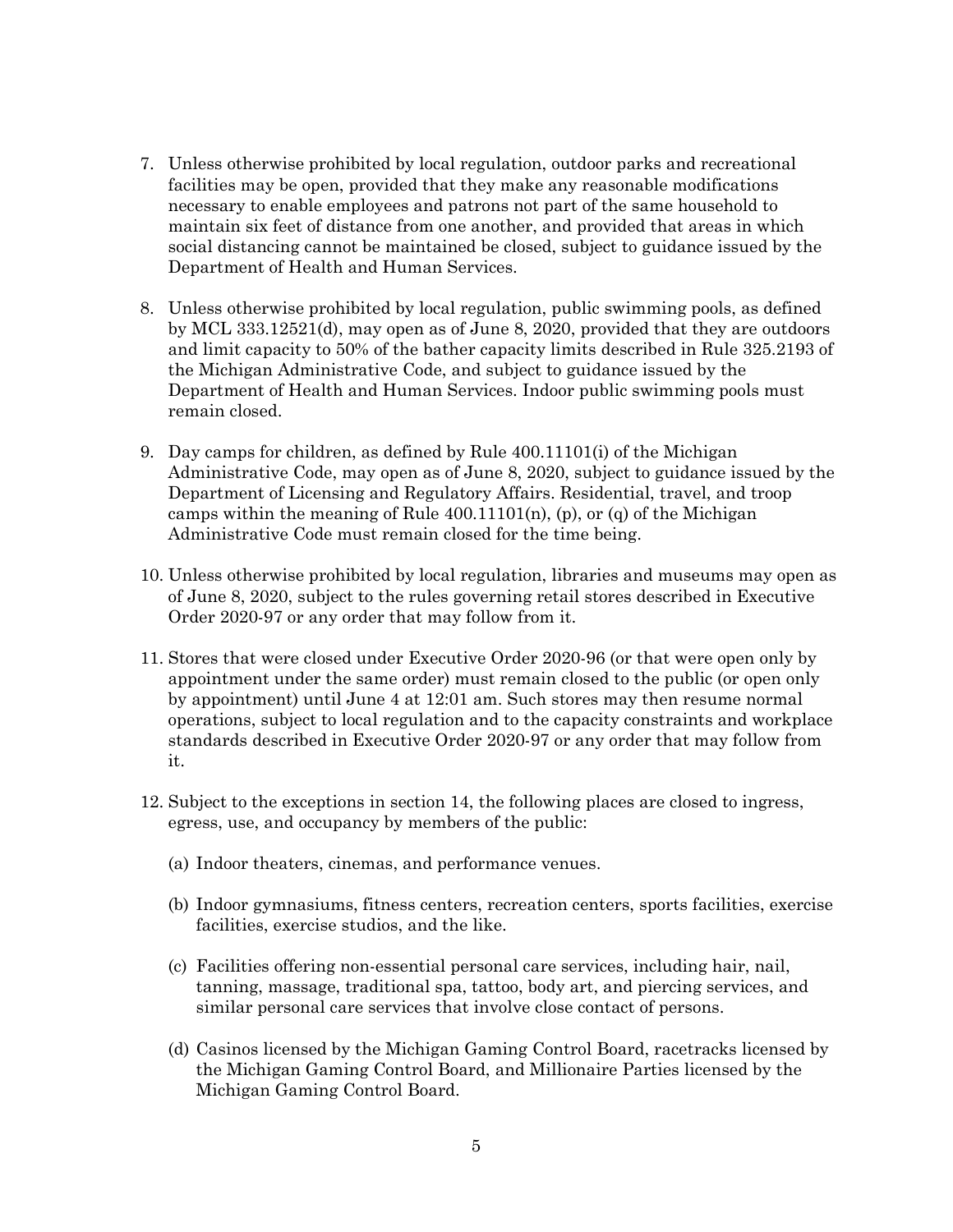- (e) Indoor services or facilities, or outdoor services or facilities involving close contact of persons, for amusement or other recreational or entertainment purposes, such as amusement parks, arcades, bingo halls, bowling alleys, indoor climbing facilities, indoor dance areas, skating rinks, trampoline parks, and other similar recreational or entertainment facilities.
- 13. Unless otherwise prohibited by local regulation, restaurants, food courts, cafes, coffeehouses, bars, taverns, brew pubs, breweries, microbreweries, distilleries, wineries, tasting rooms, special licensees, clubs, and like places may be open to the public as follows:
	- (a) For delivery service, window service, walk-up service, drive-through service, or drive-up service, and may permit up to five members of the public at one time for the purpose of picking up their food or beverage orders, so long as those individuals are at least six feet apart from one another while on premises.
	- (b) In Regions 1, 2, 3, 4, 5, and 7, beginning at 12:01 am on June 8, 2020, for outdoor and indoor seating, subject to the capacity constraints and workplace standards described in Executive Order 2020-97 or any order that may follow from it.
	- (c) In Regions 6 and 8, for outdoor and indoor seating, subject to the capacity constraints and workplace standards described in Executive Order 2020-97 or any order that may follow from it.
- 14. The restrictions imposed by sections 12 and 13 of this order do not apply to any of the following:
	- (a) Outdoor fitness classes, athletic practices, training sessions, or games, provided that coaches, spectators, and participants not from the same household maintain six feet of distance from one another at all times during such activities, and that equipment and supplies are shared to the minimum extent possible and are subject to frequent and thorough disinfection and cleaning.
	- (b) Services necessary for medical treatment as determined by a licensed medical provider.
	- (c) Health care facilities, residential care facilities, congregate care facilities, and juvenile justice facilities.
	- (d) Crisis shelters or similar institutions.
	- (e) Food courts inside the secured zones of airports.
	- (f) Employees, contractors, vendors, or suppliers who enter, use, or occupy the places described in section 12 of this order in their professional capacity.
- 15. Nothing in this order should be taken to interfere with or infringe on the powers of the legislative and judicial branches to perform their constitutional duties or exercise their authority. Similarly, nothing in this order shall be taken to abridge